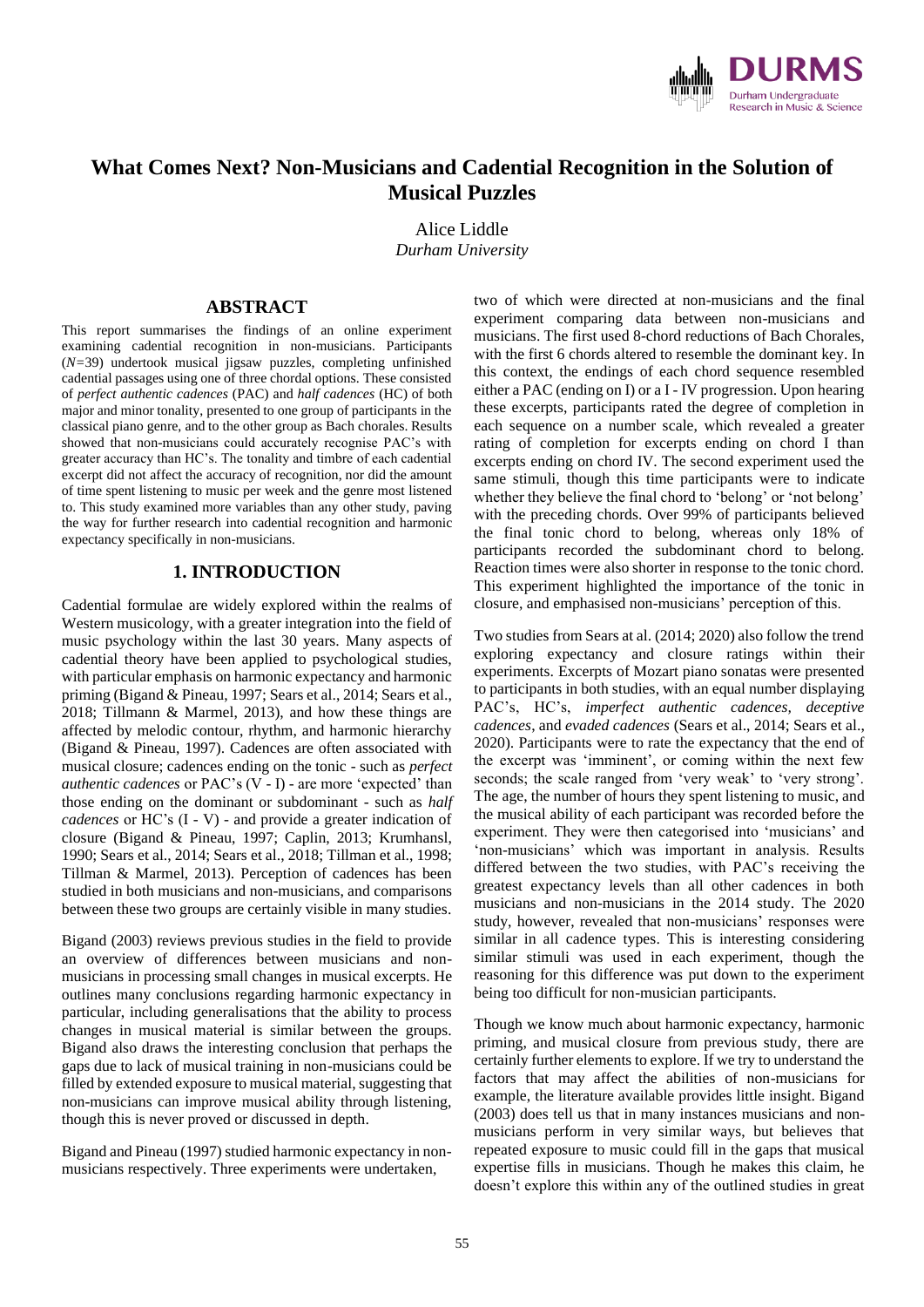detail. Sears et al. (2014) also find themselves in this situation; the amount of time spent listening to music per week was recorded, though never explicitly included within their analysis. It is therefore necessary to explore this ambiguous notion further in order to understand if exposure to music does affect non-musicians harmonic expectancy and perception of cadences. Ambiguity also lies in participant samples exhibited in these studies. The term 'non-musician' is enigmatic in nature, and in some cases non-musician participants have some - 1 year or less of - musical training (Sears et al., 2014; Sears et al., 2018). In order to understand how non-musicians perceive cadences more conclusively, more studies must be undertaken investigating those with no musical training whatsoever. Most studies in this field are based around expectancy ratings in already existing cadential figures, though no studies appear to explore non-musicians' ability to indicate *what comes next* in cadential figures. Would non-musicians be able to complete cadential passages of different types when they are unfamiliar with the specific formulae they abide by? These elements provided the basis for this study.

This study aims to confirm non-musicians' ability to recognise cadential closing functions, and unearth whether the amount of time spent listening to music per week (which will be referred to as LPW) has a positive effect on the accuracy of recognition. It will also explore more variables such as the effect of timbre, tonality, and type of cadence on accuracy of recognition, as well as discovering whether there is any connection between the genre most listened to in participants and accuracy.

#### **2. METHOD**

*Design*. This study involved a quantitative online experiment aimed at non-musicians with no musical experience only. The questions consisted of musical jigsaw puzzles (inspired by Tillmann et al., 1998). The independent variable was the accuracy of scores, indicated by choosing the correct answer to each puzzle. The dependent variables were timbre of musical excerpts, amount of time spent listening per week in hours (LPW), and the genres listened to, indicated by participants in the initial survey. Participants undertook the experiment online through a Qualtrics survey, without the presence of the researcher.

*Participants.* One hundred and one participants were recruited through social media platforms, though only 39 presented valid responses and were therefore retained in the analysis. Participant age ranged from 18-72 years (*M*= 28, *SD*=15) who all declared that they had no instrumental or theoretical musical training. LPW ranged from 0 to 90 hours (*M*=25.45, *SD*= 24.24) with the most commonly listened-to genre being *pop*. The experiment was shared to friends and family, and then shared on to others on Facebook. It was also advertised on the Durham University Virtual Learning Environment, where music students could share it to non-musician family and friends.

*Materials/Stimuli.* The experiment was created using Qualtrics. Participants did not require any specialist equipment, though access to a device that played audio was necessary for completion. A short survey was presented before the experiment began, including consent and demographics. The

experiment was made up of musical jigsaw puzzles; each question consisted of a short excerpt of a classical piano piece or a Bach chorale, lasting around 8 seconds each, and 3 singular chords that could each be selected as answers. Excerpts consisted of a cadential passage with the final chord removed. These were taken from YouTube clips, recorded and cropped to size using Audacity audio editing software. They were then uploaded to Soundcloud as mp3 files and embedded into Qualtrics. These excerpts were chosen as they represented examples of PAC and HC as outlined by Caplin (2013). Chordal answers were generated in Sibelius Ultimate using MIDI Piano and Choir sounds, recorded and cropped using Audacity, uploaded to Soundcloud and embedded into Qualtrics. The chordal answer choices consisted of a tonic, dominant, and subdominant chord in the context of the excerpt's global key signature. There were a total of 8 questions in Piano timbre, 8 questions in Choral timbre, and 1 practice question. The practice question used a piano rendition of the well-known nursery rhyme *Twinkle, Twinkle, Little Star*.

*Procedure.* Participants were asked their age, LPW, and the genre they listen to most out of a list of 14 (Rentfrow & Gosling, 2003). A practice question was then presented, where participants could familiarise themselves with the format of questions. Qualtrics allocated each participant into one of 2 groups for the experiment. The first group responded to piano music excerpts (*N*= 21, *Age M*=26, *SD*= 25, *LPW M*= 29.66, *SD*=25) and the second group responded to choral excerpts (*N*=18, *Age M*=30, *SD*=15, *LPW M*=20.61, *SD*=23). Each group answered 8 questions of their corresponding timbre presented in a random order. Both groups answered 2 Major PAC questions, 2 Minor PAC questions, 2 Major HC questions, and 2 Minor HC questions for a fair analysis. Participants could not progress without completing every question, but could leave and return to the experiment at any point.

## **3. RESULTS**

Descriptive statistics were calculated using Microsoft Excel, and all inferential statistics and plots were calculated and generated in RStudio.

The results of this study revealed that non-musicians can accurately recognise cadences. The average score was 63.46% (*SD*=21.34) with the lowest overall score being 12.5%, indicating that not a single participant failed all of the puzzles. The piano group produced an average score of 66.66% (*SD*= 18.68), with the choral group producing an average score of 59.72% (*SD*= 25.08). A t-test was conducted comparing the scores of the two groups which produced a non-significant result  $(t(31.85)=0.99, p=0.32)$ , suggesting that timbre has no significant effect on accuracy of cadential recognition. We also discovered that the tonality of a cadence has no significant relationship to accuracy of results in all cases. Four t-tests were conducted to compare the scores of different cadence types, as indicated in Figure 1. The difference in score between Major and Minor PAC's is non-significant (*Major PAC M=*80.77, *SD*=29.50*, Minor PAC M*=78.21, *SD*=32.03*; t*(38)=5.30x10-1 , *p*> 0.05) which was also the case between Major and Minor HC's (*Major HC M*= 39.74, *SD*= 40.03, *Minor HC M=*53.85, *SD*=28.98*; t*(38)=-1.99, *p* > 0.05). Comparisons between Major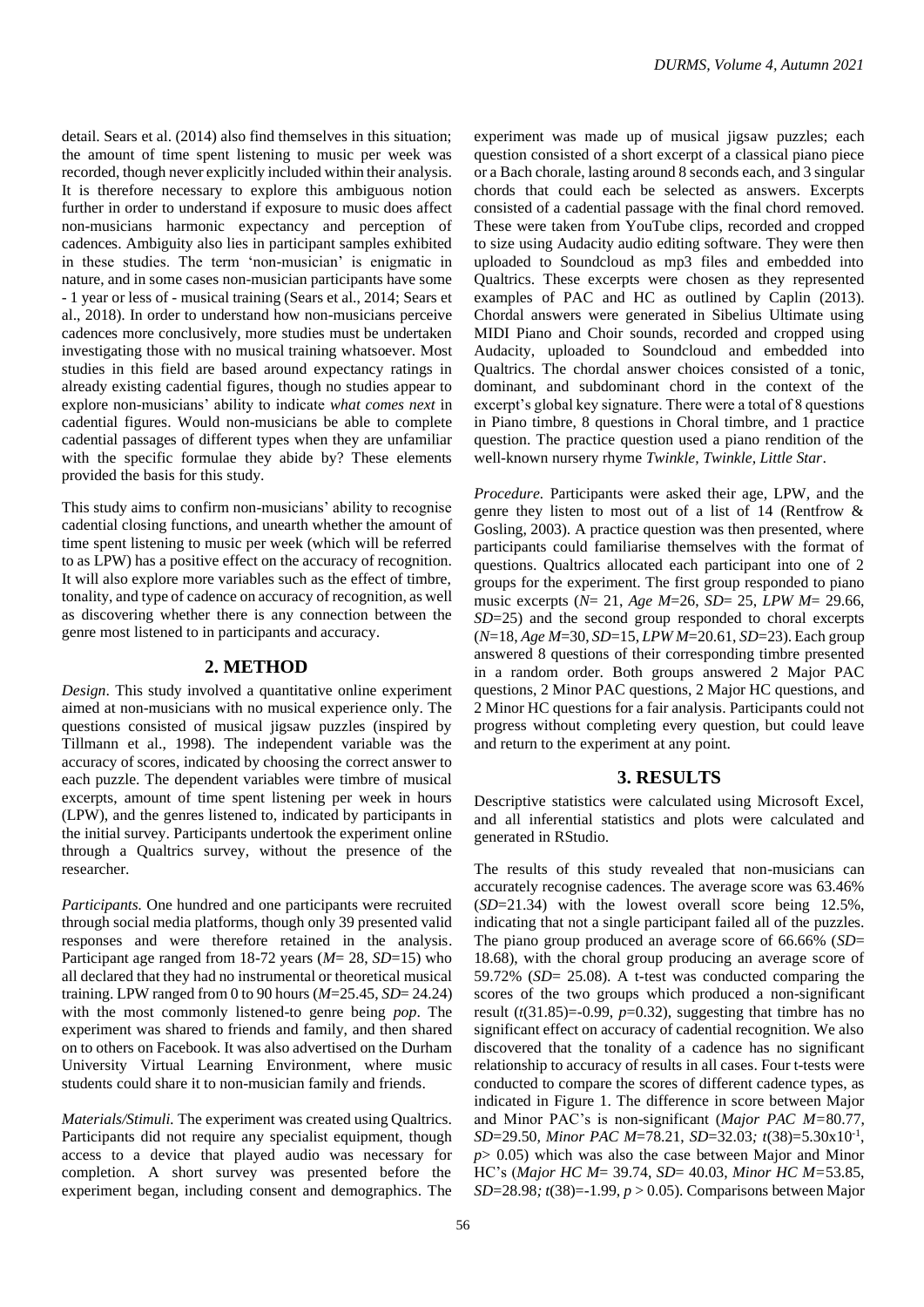PAC's and Major HC's (*t*(38)=5.28, *p* < 0.05) and Minor PAC's and Minor HC's  $(t(38)=4.22, p < 0.05)$  show a different result, with significant differences between the scores. We can gather from this statistical evidence that although tonality of cadences does not affect accuracy of cadential recognition, the type of cadence does, with HC's receiving a lower accuracy score than PAC's.



Figure 1. Comparing percentage accuracy of all cadence types

A Spearman's Rank Correlation Coefficient was conducted to analyse the relationship between LPW and score accuracy. The results of this test revealed a very small degree  $(r=0.06)$  as indicated in Figure 2. With a degree so small, it is sensible to conclude that there is no significant correlation between LPW and score accuracy.

Comparing Weekly Time Spent Listening to Music With Accuracy of Test Scores



Figure 2. Comparing weekly time spent listening to music (LPW) with accuracy of test scores. The red line presents a gradient of 0.06.

Figure 3 presents the scores in relation to the genres chosen by all participants. An ANOVA was conducted to unearth any relationships between these scores and genres. The test revealed some outlying results; participants 23 and 32 had high leverage on the data, and had a Cook's distance of over 0.5. This was because they were the only participants to choose a genre (23= Classical, 32= Country), represented in Table 1 (see Appendix). Due to their high leverage on the data, these data points were omitted. The ANOVA without participants 23 and 32 was much clearer, as indicated in Table 1 (see Appendix).

**Comparing Favourite Genre With Accuracy of Test Scores** 



Figure 3. Comparing favourite genre with accuracy of test scores

## **4. DISCUSSION**

From the examination of previous study, we have seen that those with limited musical training can correctly perceive cadences. This study has solidified this further, and proved that those with no musical training whatsoever can correctly complete cadential passages, and recognise these closing functions. We have also confirmed that PAC's are recognised more accurately than HC's, but that tonality has no significant sway on the accuracy of either cadence type. Neither group performed better than the other, suggesting that non-musicians can accurately recognise cadences regardless of the timbre they are sounded in. Most surprising, however, is that there is no correlation between accuracy of cadential recognition and LPW, therefore extensive music listening does not improve cadential recognition ability in non-musicians, disproving Bigand's (2003) conclusion.

Studies discussed in this report have examined how both musicians and non-musicians perceive cadences through rating how finished a phrase sounds (Bigand & Pineau, 1997; Sears et al., 2014; Sears et al., 2020), all revealing that non-musicians were capable of recognising cadences. This study, however, takes a unique angle. Participants here had to complete unfinished cadential passages in different tonalities and timbres, with different options to choose from, all familiar to the global key. This jigsaw puzzle-style experiment required participants to put cognitive harmonic expectancy into practice, and proved that non-musicians can do this with a good level of accuracy. Analyses also delved into a wider range of variables, of which other studies ignored.

Despite this, many limitations are visible in this study that must be addressed. Firstly, there are many variables left untouched in the analysis, such as age and gender, which would offer further insight into cadential recognition in non-musicians. Though comparisons between genders are limited in this field, age can affect harmonic priming, with adults often able to perceive more complex stimuli than children (Bigand, 2003). Despite a denser concentration of variables explored in this study, there are still more requiring attention.

Secondly, as the study took place during a global pandemic, it was impossible to physically monitor participants and be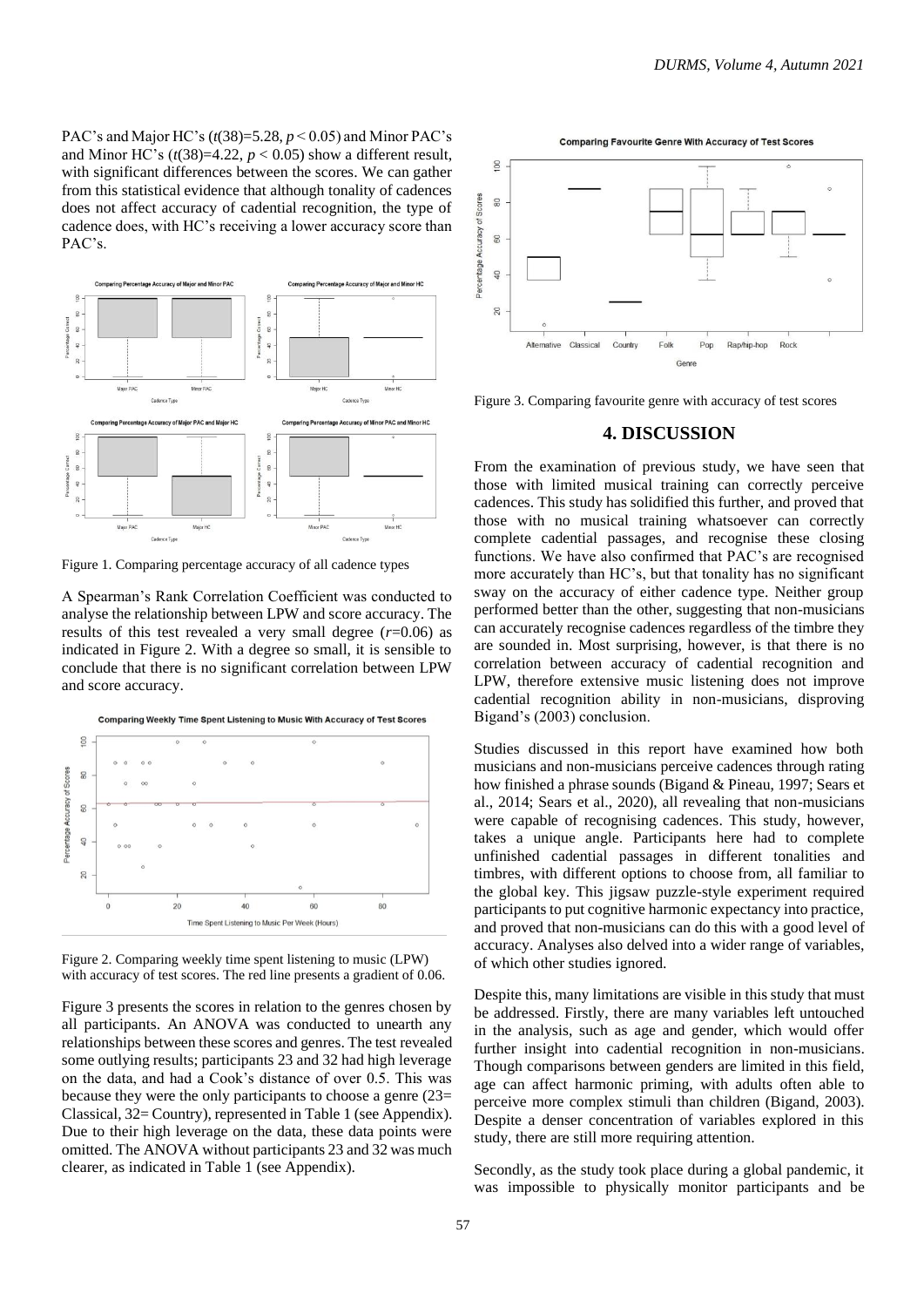certain that they had no musical training at all due to the online format and recruitment process. If this study was to be reproduced online, more questions regarding the participants' musical experience should be asked in order to ensure that all participants are on an equal playing field. Another limitation of this online study was that the groups were not split evenly due to the random allocation from Qualtrics. We may have seen different results with a greater participant sample split evenly between each group.

Thirdly, the audio excerpts used could be improved to ensure that all music played is of the highest, clearest quality, and using the same instruments for each excerpt. As YouTube clips were used as stimuli, there were notable differences in sound between excerpts of piano music as they each came from a different source. This may have affected results in the piano group, as this was most affected, though we cannot be sure unless the experiment is repeated with tracks recorded from the same instrument.

Finally, more genres of music could be explored beyond the realms of classical piano and choral music. Only one participant in the study recorded that they listened to Classical music the most out of the given genres, therefore classical piano and choral music may have been mostly unfamiliar to the majority of participants. Though these genres have been used in most other studies (Sears et al., 2014; Sears et al., 2018; Tillmann & Marmel, 2014; Tillmann et al., 1998) it would be insightful to compare cadential recognition in more familiar genres in order to compare results.

All these limitations are grounds for improvements to be considered in future studies in this field. The future directions for research are plentiful, and this study offers a unique starting point for these directions. More can be discovered regarding the cognitive process behind non-musicians' cadential recognition, and further research will help psychologists understand the main processes behind cadential recognition.

To summarise, this study has highlighted key variables that may affect the accuracy of cadential recognition in nonmusicians. These variables have been previously unexplored in the field, and are here explored in a unique and interactive way through the solution of musical jigsaw puzzles. More is still to be discovered and learned, but the findings from this study bring us one step closer to understanding the vast phenomenon of cadential recognition in non-musicians.

#### REFERENCES

- Caplin, W.E. (2013). *Analyzing Classical Form: An Approach for the Classroom.*
- Bigand, E. (2003). More About the Musical Expertise of Musically Untrained Listeners. *Annals of the New York Academy of Sciences*, *999*, 304-312.
- Bigand, E., & Pineau, M. (1997). Global context effects on musical expectancy. *Perception & Psychophysics, 59*(7), 1098-1107.
- Krumhansl, C.L. (1990). *Cognitive foundations of musical pitch.*
- Rentfrow, P.J., & Gosling, S.D. (2003). The do re mi's of everyday life: The structure and personality correlates of music preferences. *Journal of Personality and Social Psychology, 84*, 1236-1256.
- Sears, D.R.W., Caplin, W.E., & McAdams, S. (2014). Perceiving the Classical Cadence. *Music Perception, 31*(5), 397-417.
- Sears, D.R.W., Spitzer, J., Caplin, W.E., & McAdams, S. (2020). Expecting the end: Continuous expectancy ratings for tonal cadences. *Psychology of Music, 48*(3), 358-375.
- Tillmann, B., Bigand, E., & Madurell, F. (1998). Local versus global processing of harmonic cadences in the solution of musical puzzles. *Psychological Research, 61*, 157-174.
- Tillmann, B., & Marmel, F. (2013). Musical Expectations Within Chord Sequences: Facilitation Due to Tonal Stability Without Closure Effects. *Psychomusicology: Music, Mind, and Brain*, *23*(1), 1-5.

#### APPENDIX **Musical Examples**

#### MAJOR PAC

- Augsburg Cathedral Boys' Choir Topic. (2018, October 4*). J.S. Bach: Ach lieben Christen, seid getrost, BWV 256* [Video file]. Retrieved from https://www.youtube.com/watch?v=\_zyQ4aotJ4&list=OLAK5uy\_noxaTRTjwYKtOi2e4- Nm1q6SJCjncJ8jA&index=5.
- Augsburg Cathedral Boys' Choir Topic. (2018, October 4). *J.S. Bach: Ein feste Burg ist unser Gott, BWV 302* [Video file]. Retrieved from https://www.youtube.com/watch?v=M1nm62Ez3Rw.
- Musicnetmaterials. (2014, April 22). *Mozart. Sonata para piano nº 6 Kv 284. III. Tema con variaciones* [Video file]. Retrieved from https://www.youtube.com/watch?v=B2Cj9X1LZfU.
- Sheetmusic2print (2020, December 22). *Schumann : Sonata op. 118, no. 1 (1/4 : Lebhaft)* [Video file]. Retrieved from https://www.youtube.com/watch?v=ssf0\_55Pkqc&t=18s.

#### MINOR PAC

- Augsburg Cathedral Boys' Choir Topic. (2018, October 4). *J.S. Bach: Befiehl du deine Wege, BWV 270* [Video file]. Retrieved from https://www.youtube.com/watch?v=XGyIpwgYCdg&list=OLAK 5uy\_noxaTRTjwYKtOi2e4-Nm1q6SJCjncJ8jA&index=17.
- Augsburg Cathedral Boys' Choir Topic. (2018, October 4*). J.S. Bach: Gott, der du selber bist das Licht, BWV 316* [Video file]. Retrieved from https://www.youtube.com/watch?v=bjwoZwWZP1o.
- J. Triumvirate. (2018, January 21). *Beethoven - 11 Bagatelles, Op. 119 [Rudolf Serkin]* [Video file]. Retrieved from https://www.youtube.com/watch?v=Qjk2zYjwaJc.
- ThePochaccos. (2014, November 16). *Bach-Kempff - Siciliano from Flute Sonata No 2 BWV 1031* [Video file]. Retrieved from https://www.youtube.com/watch?v=7yS-Ywu-xZU.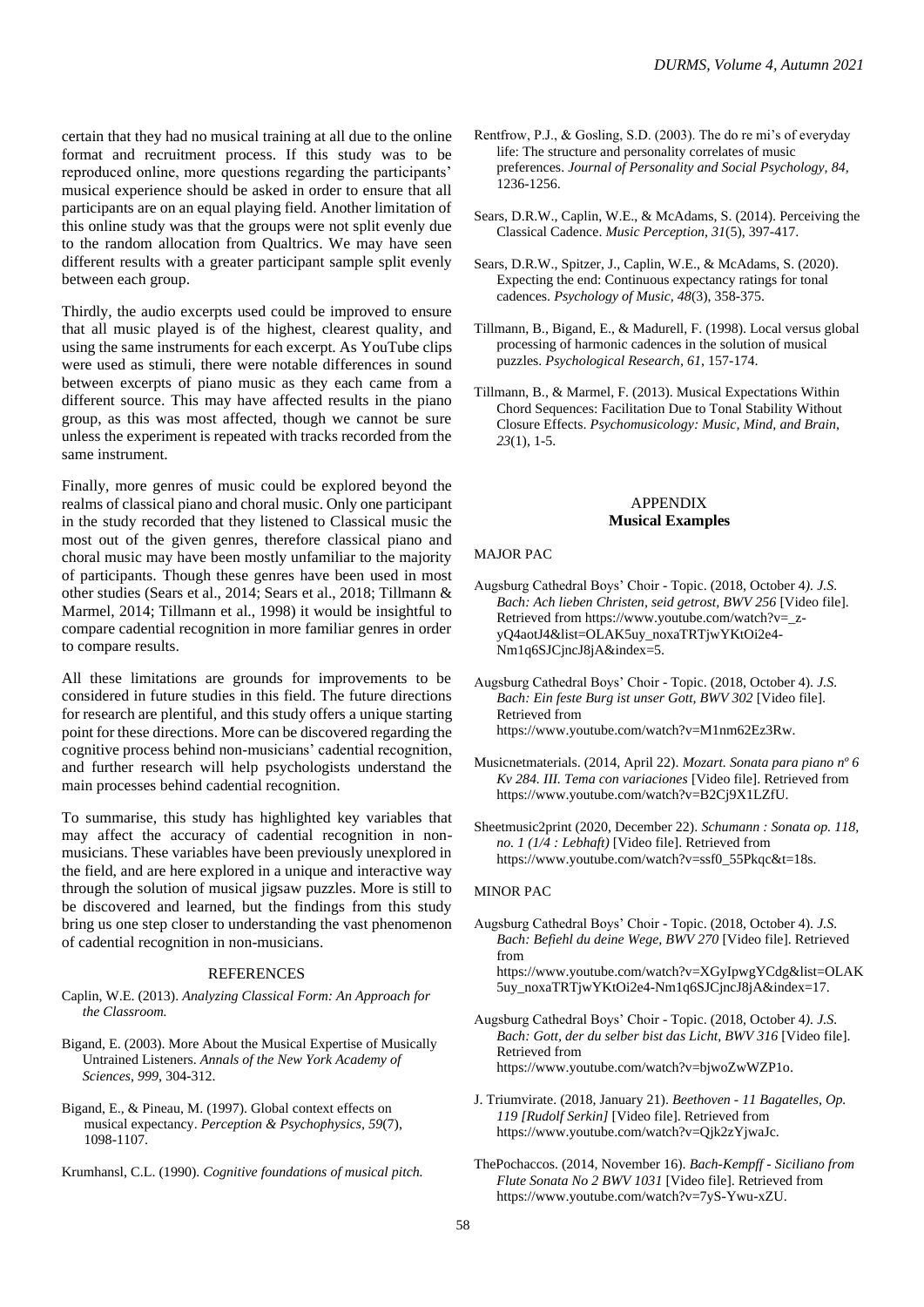#### MAJOR HC

- Augsburg Cathedral Boys' Choir Topic. (2018, October 4*). J.S. Bach: Als der gütige Gott, BWV 264* [Video file]. Retrieved from https://www.youtube.com/watch?v=drr\_RC2LpQ0.
- Augsburg Cathedral Boys' Choir Topic. (2018, October 4). *J.S. Bach: Christus, der ist mein Leben, BWV 281* [Video file]. Retrieved from https://www.youtube.com/watch?v=Inepx-GiQf0&list=OLAK5uy\_noxaTRTjwYKtOi2e4- Nm1q6SJCjncJ8jA&index=27.
- Musicnetmaterials. (2014, April 21). *Mozart Sonata nº 4 Kv 282 I Adagio* [Video file]. Retrieved from https://www.youtube.com/watch?v=8HaTNIMA-WM.
- Zdravko Petrov. (2014, July 17). *Haydn - Sonata Hob XVI:37 in D dur - mov.1* [Video file]. Retrieved from https://www.youtube.com/watch?v=wRFal0787vk.

#### MINOR HC

Augsburg Cathedral Boys' Choir - Topic. (2018, October 4). *J.S. Bach: Als vierzig Tag nach Ostern warn, BWV 266* [Video file]. Retrieved from https://www.youtube.com/watch?v=VIJEnko9es&list=OLAK5uy\_noxaTRTjwYKtOi2e4- Nm1q6SJCjncJ8jA&index=13.

- Augsburg Cathedral Boys' Choir Topic. (2018, October 4). *J.S. Bach: Für Freuden lasst uns springen, BWV 313* [Video file]. Retrieved from https://www.youtube.com/watch?v=StHfsJ1BlBw.
- J. Triumvirate. (2018, January 21). *Beethoven - 11 Bagatelles, Op. 119 [Rudolf Serkin]* [Video file]. Retrieved from https://www.youtube.com/watch?v=Qjk2zYjwaJc.
- TheExarion. (2016, January 10). *Wolfgang Amadeus Mozart - K.397, Fantasia in D minor* [Video file]. Retrieved from https://www.youtube.com/watch?v=1BkZ8ci8\_k4.

#### **Practice Question**

Rousseau. (2019, October 21*). Mozart - Twinkle Twinkle Little Star (12 variations on Ah vous dirai-je, Maman)* [Video file]. Retrieved from [https://www.youtube.com/watch?v=hCKBl-](https://www.youtube.com/watch?v=hCKBl-TpRzc)[TpRzc.](https://www.youtube.com/watch?v=hCKBl-TpRzc)

Table 1. Diagnostic Plots from ANOVA With and Without Points 23 and 32.

**Residuals vs Fitted Residuals vs Fitted** g  $\overline{a}$  $\circ$ <sub>3</sub>  $0<sub>2</sub>$  $120$  $120$  $\circ$  $\circ$  $\circ$ 20  $\infty$ Residuals  $\circ$  $\circ$ Residuals  $\circ$  $\circ$  $\circ$  $\sim$  $\circ$  $\circ$ ø  $\circ$  $\circ$  $\circ$  $\circ$  $\circ$  $\circ$  $\infty$  $\infty$  $\circ$  $\circ$  $\circ$  $\circ$  $\circ$  $\circ$ 75 40  $4F$ 50 55 60 65  $70$ 30 40 50 60 70 80 90 **Fitted values Fitted values** Outlying results visible, unequal distribution about the red line. Equal spread of data about the red line - assumption that there is a linear relation holds true.Normal Q-Q Normal Q-Q Standardized residuals 000000000000 Standardized residuals  $\sim$ dò.  $\sim$ . só a aa <sup>cooonna</sup>a aa  $\circ$  $\circ$ ÷ ĸè  $\circ$  $\circ$  $\overline{2}$  $\cdot$  $\cdot$ 1  $\mathbf 0$  $\overline{1}$  $-2$  $\Omega$  $\mathbf{1}$  $\overline{c}$  $-1$ **Theoretical Quantiles Theoretical Quantiles** 

# **Original ANOVA Diagnostic Plot ANOVA Diagnostic Plot Omitting 23 & 32**